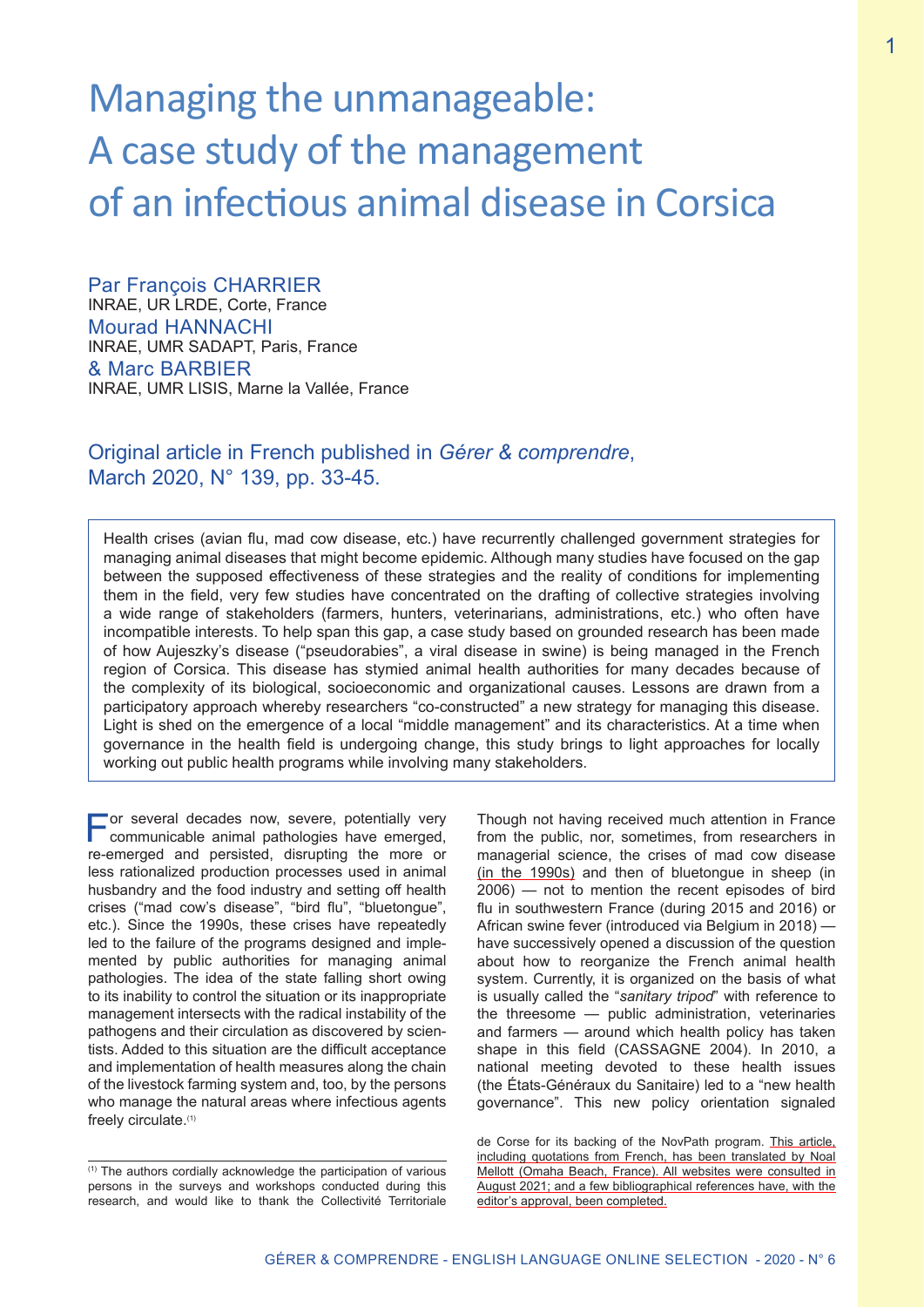the shift from a centralized, vertical and hierarchical, management toward forms of management better adapted to local areas and involving more local players (GUÉRIAUX *et al*. 2012). Its implementation has given rise to issues in public management. How to set up local arrangements involving a wide variety of stakeholders from the local area? How to design the means for this new management and shore up the roles and functions of all stakeholders? This rather "silent" reversal of the Colbertist approach in France to animal health and the management of health risks has been reinforced following successive outbreaks.

As in research on environmental management strategies — when the state has to construct, with a multitude of actors who often have contradictory objectives, a joint framework for managing an "environmental" problem with characteristics that are not well defined at the outset (MERMET *et al.* 2006) — this article focuses on the co-construction of a framework for a program to fight against Aujeszky's disease. This pathology, which has affected pig farms in Corsica since the 1970s, has been declared "unmanageable" by health authorities there following various failed strategies for fighting against it (AFSSA 2009). Through participatory workshops, our research sought to formulate a shared statement of the reasons why these policy have failed and to explore the conditions for setting up new arrangements that would take into account the complex combination of biological, socioeconomic and organizational factors underlying this animal health problem.

This article starts by describing our theoretical framework that, derived from the literature on management and "translation theory" (respectively GIRIN 1990, CALLON 1986), we used to analyze the processes whereby common references (frameworks and objects) emerge that are to be managed collectively. A postmortem analysis of our engineering approach is then proposed that borrows from research in the managerial sciences (CHANAL *et al.* 1997) and from researchintervention (DAVID 2002). Our findings, presented in the third section of this article, explain how stakeholders "constructed" a form of "middle management" when they gradually "enrolled" in this process as the problems and the managerial actions for solving them were "reinvented" on a local scale instead of on the scale used for reporting epidemiological findings (about the prevalence of the pathology) or for administrative purposes (specific to public authorities). the fourth and last section discusses the importance of the geographical dimension of management, in particular for the new health governance policy.

## The situation to be managed and the theory of translation

The concept of a "situation to be managed" provides a pertinent, general framework for analyzing changes in the various elements in the situation under study. However we had to borrow from the theory of translation in order to understand how the "manageable" was

"reinvented" and, in particular, to connect this reinvention with the formation of a group of stakeholders.

## **The situation changes along with arrangements for coping with it**

Girin's viewpoint about "situations to be managed" is quite relevant for studying a phenomenon in management with fast-moving bounds in an organization undergoing a transition, as is the case in managing the health of livestock. Such a situation arises whenever "participants are gathered and have to accomplish in a given time a collective action that leads to a result to be submitted to outside judgement" (GIRIN 1990, p. 2). This definition, which not only has a broad scope in space and time but also includes "participants" (along with their interpretations, tools, etc.), provides an integrative framework for tackling the problematics of decision-making and cooperation (JOURNÉ & RAULET-CROSET 2008). The idea of a situation to be managed has been intensely discussed in studies on strategy. Attention has been drawn to the limits of situations imposed on actors from the outside (AGGERI 2008) and to the potentially too comprehensive scope of this idea, which so many empirical or theoretical references (DUMEZ 2008). Nonetheless, this idea is empirically operational in situations with a variety of stakeholders and a usually high degree of uncertainty, as happens during health crises (scarcity of knowledge about infectious agents, the behaviors of farmers or other parties, and so forth).

The idea of a situation to be managed has been used to show that social actors take part in a survey to reduce uncertainty, improve their understanding of the situation and ultimately define the actions for coping (JOURNÉ & RAULET-CROSET 2008). In addition, Barbier (1998) has written about the "invention of the manageable" for studying how a situation, unmanageable ex ante, becomes manageable through agents' "determination", $(2)$  the delimitation of a space and time, the definition of the criteria to be used for judging and, above all, the production of one or more arrangements for managing it. He has related the reinvention of the situation to be managed to changes in the arrangements for managing it. These changes express stakeholders' willingness to exercise control over an emerging or reformulated problem.

The territorial dimension of the situation to be managed (RAULET-CROSET 2008) turned out to have special interest in our case study, since the "delimitation of a space of reference for actions is a managerial lever: It leads to defining participants, bringing them to engage in actions, and mobilizing forms of competence related to their geographical proximity" (RAULET-CROSET 2008, p. 137). This author has described how action is defined in relation to precise spatial units (a stair well in a building, a control room, a bus stop, a watershed…) that make it an effectual part of a set of arrangements. However few studies have focused on the process

 $(2)$  In the sense of "selection", the verb "to determine" implies that there is no choice among possible options, but that the actors, through this process, take part in problem-solving.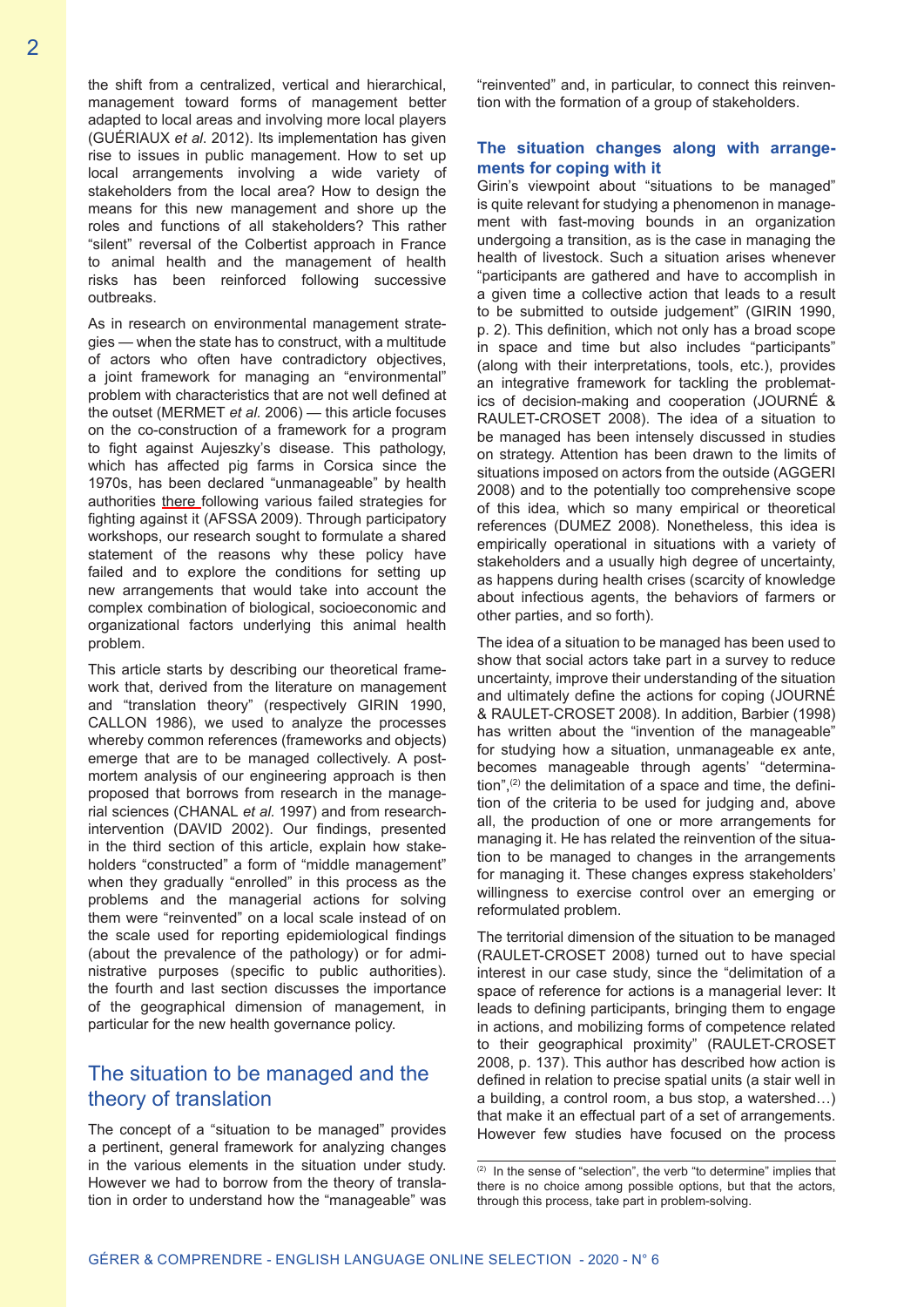of defining this space, since so many studies are concerned with spaces that existed prior to the study. For animal disease management, the spatial rationalization of managerial actions is, we found, fundamental, since it lies at the junction of understanding epidemiological phenomena (the animal in a herd, on a farm, in a given area…) and a "territorialization" of the instruments for public interventions (decisions by prefects, municipal authorities or veterinary services). It is, therefore, worthwhile inquiring into this process since the "new health governance" policy in France amounts to an attempt to better take into account the geographical, or territorial, aspects of animal husbandry.

#### **The theory of translation for analyzing the gradual "reinvention" of the situation**

Often used to make granular descriptions of controversial innovations, the theory of translation (CALLON et al. 2013) has also turned out to be relevant for shedding light on the formation of groups of action (AMBLARD et al. 1996). It can be used to identify and analyze stages in the formation of a group under a "translator's" leadership (CALLON 1986). Its key concepts are problematization, interests, incentives, enrollment, and the stabilization of the network of actors once it produces a spokesman (AKRICH et al. 1988a & 1988b).

At the start is an action by a primum movens who initiates the preliminaries of translation, in particular by appointing the translator. In our case study, the prime mover was SRAL (the regional service of the Agriculture and Food Department within the Ministry of Agriculture); and the translator, INRA (Institut National de la Recherche Agronomique). The translator initiates the phase of "problematization", a looping sequence for defining the problem and the parties to be involved. This phase ends with the definition of a single common problem consonant with individuals' different problems. This common problem responds to the controversies that might have arisen during the group's work together.

The second phase describes the production of interests and alliances (whether explicit or not) around the problem defined during the preceding phase. "An interest, if successful, confirms (more or less completely) the validity of the problematization, which, in the opposite case, is refuted" (CALLON 1986, p. 188). This process plays out through iterations, negotiations and reformulations up until the parties involved change their positions and ways of seeing the situation. These actors evolve; they modify their view of the world and of the bounds between social groups.

The third phase has to do with designing coordination and making it operational. "Enrollment" is the "mechanism whereby a role is defined and assigned to an actor who accepts it" (CALLON 1986, p. 189). All these multilateral negotiations allow for interests to be formalized. The translator then works at convincing stakeholders that the solution to their common problem provides a response to their individual interests. The outcome of enrollment takes the form of participation and the co-construction of collective strategies.

In a final phase, the network of actors becomes stable when the thus produced arrangements are institutionalized. This "locks" local enrollments into more general conventions, for example through the recognition of spokesmen or intermediaries. At that point, the situation to be managed has been reinvented by the group that was gradually organized throughout this process.

# A postmortem analysis of the research-intervention in Corsica

Our research focused on the management of Aujeszky's disease in Corsica, a health situation in which "classical" managerial procedures had failed. This article comes out of a postmortem analysis of a series of participatory workshops that, conducted by researchers from INRA, sought to propose another way to manage this "disease situation".

## **Conditions on pig farms and Aujeszky's disease: A case study**

Aujeszky's disease (often called pseudorabies) is a virus infection of pigs and wild boars, besides other animals. The virus causes abortions and makes it longer to fatten pigs for pork. Since this disease is not transmissible to people, its effects are mainly economic. It not only causes production losses on pig farms, but also motivates restrictions on animal movements, since the sale of live animals is forbidden if pigs have to be moved from areas where the disease is rife toward areas free of the disease. So, Aujeszky's disease has a major impact on sales. Administratively, it is a "regulated category I disease". In other words, state health authorities are in charge of managing it. They choose the strategy (usually under the authority of the minister or prefect). A range of interdependent stakeholders are concerned with the management of this disease in Corsica (Table 1).

Managing Aujeszky's disease has been a longstanding problem in Corsica (CASABIANCA *et al*. 1989). The virus has survived on the island even though the same vaccination strategy was applied there as on the continent from the 1990s till 2008. In the pastoral system prevailing on Corsica, there are various types of livestock with quite variable levels of "biosecurity" (protection of animals against infections from the outside); and this strongly affects epidemiology (RELUN *et al*. 2015). At the end of 2014, during a meeting that, devoted to Aujeszky's disease, assembled persons active in animal health, INRA proposed and would undertake, in agreement with health authorities, a research-intervention program for adopting a new set of arrangements. By including new actors (farmers, hunters, private veterinarians, etc.) in this program, INRA took on the role of translator, while its researchers steered this research-intervention. This article focuses on the period from 2008 (when continental France was officially declared free of the disease) till the presentation of the findings of this research during the FRGDS general assembly in July 2017.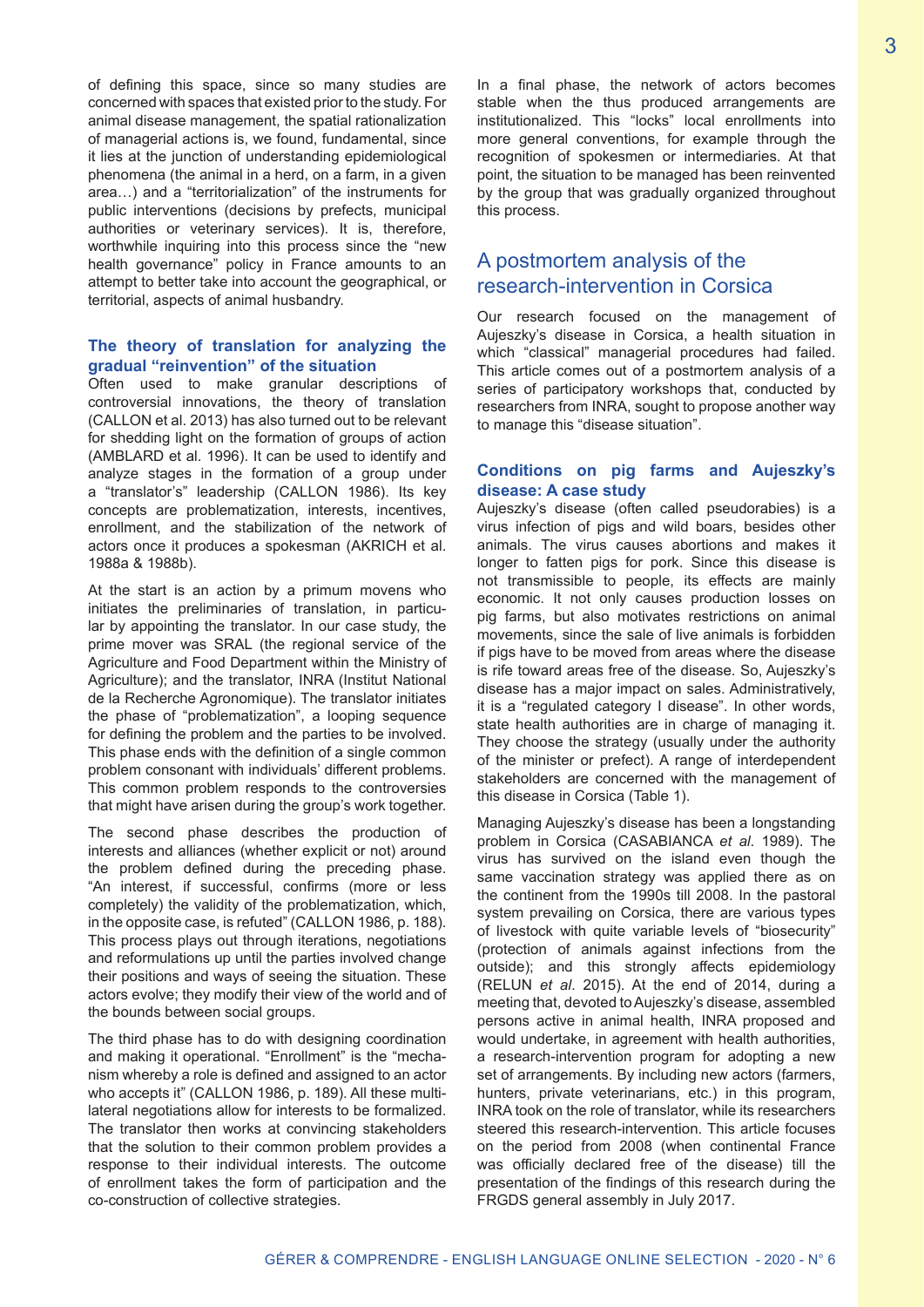## **Table 1: The management of Aujeszky's disease in Corsica.**

| <b>Stakeholders</b>                                                                                                                                                                  | <b>General assignment and roles</b>                                                                                                                                                                                                                                                                                                                                                                                                        |
|--------------------------------------------------------------------------------------------------------------------------------------------------------------------------------------|--------------------------------------------------------------------------------------------------------------------------------------------------------------------------------------------------------------------------------------------------------------------------------------------------------------------------------------------------------------------------------------------------------------------------------------------|
| AFSSA (Agence Française de Sécurité<br>Sanitaire des Aliments, now named ANSES:<br>Agence Nationale de Sécurité Sanitaire de<br>l'Alimentation, de l'Environnement et du<br>Travail) | The French Health and Food Security Agency is in charge of<br>assessing health risks. It informs public decision-making and is<br>frequently asked to evaluate health situations, public programs, etc.                                                                                                                                                                                                                                    |
| AOP Charcuterie de Corse                                                                                                                                                             | This protected designation of origin (PDO: AOP) protects the label<br>Charcuterie de Corsica for pork products (87 in 2012).                                                                                                                                                                                                                                                                                                               |
| ARGRPC (Association Régionale de Gestion<br>de la Race Porcine Corse)                                                                                                                | The Regional Association for Managing Corsican Swine groups<br>breeders and users of the local breed of pigs. Because of Aujeszky's<br>disease, live animals may not be exported from Corsica.                                                                                                                                                                                                                                             |
| CRA/CDA (Chambres régionales et<br>départementales d'agriculture)                                                                                                                    | Besides being authorized to perform some public services, the<br>regional and departmental Chambers of Agriculture (CRA/CDA) offer<br>technical assistance to farmers. They play a major role in organizing<br>lines of production in local areas.                                                                                                                                                                                         |
| DDCSPP (directions départementales de<br>la cohésion sociale et de la protection des<br>populations)                                                                                 | The departmental services of social cohesion and the protection of<br>the population are local-level state services with the assignment of<br>implementing policies about food, nutrition, and plant and animal<br>health. SRAL coordinates them.                                                                                                                                                                                          |
| DGAL (Direction Générale de l'Agriculture<br>et de l'Alimentation) is represented in the<br>regions by the SRALs (Services Régionaux<br>de l'Alimentation)                           | The Agriculture and Food Department (DGAL) within the Ministry of<br>Agriculture oversees the safety and quality of the food supply all along<br>the chain. It is in charge of the health and protection of plants and<br>animals in coordination with the state's regional and departmental<br>services and with various stakeholders. It implements policies for<br>controlling the quality and safety of agricultural produce and food. |
| Farmers                                                                                                                                                                              | In 2012, there were 330 with about 50,600 animals (statistics from<br>AGRESTE).                                                                                                                                                                                                                                                                                                                                                            |
| FDC (Fédérations départementales des<br>chasseurs)                                                                                                                                   | These departmental hunters' federations can have a part in plans for<br>monitoring and managing wildlife (such as hunts organized by the<br>administration or the location and retrieval of dead animals).                                                                                                                                                                                                                                 |
| GDS (Groupement de Défense Sanitaire)<br>FRGDS (the regional federation of GDSes)                                                                                                    | Set up in the 1950s to foster collective efforts in the fight against bovine<br>TB, GDSes group farmers and provide technical services, funding and<br>advice to their members.                                                                                                                                                                                                                                                            |
| GTV (Groupement Technique Vétérinaire)                                                                                                                                               | This trade group of private veterinarians can be used to coordinate<br>veterinarians' actions during state-sponsored campaigns.                                                                                                                                                                                                                                                                                                            |
| LRDE (Laboratoire de Recherche sur le<br>Développement de l'Elevage)                                                                                                                 | This laboratory for research on livestock works on the development of<br>animal husbandry in Mediterranean areas. It is a unit of INRA (Institut<br>National de la Recherche Agronomique).                                                                                                                                                                                                                                                 |
| ODARC (Office du Développement Agricole<br>et Rural de la Corse)                                                                                                                     | The Office of Agricultural and Rural Development of Corsica<br>(ODARC), a public establishment under the control of Corsican<br>authorities (Collectivité de Corsica), is in charge of measures related<br>to agricultural development (support for farmers, etc.).                                                                                                                                                                        |
| PNRC (Parc Naturel Régional de Corse)                                                                                                                                                | The Regional Natural Park of Corsica is a zone of environmental<br>protection managed by the Office of the Environment of Corsica.                                                                                                                                                                                                                                                                                                         |
| Prefect                                                                                                                                                                              | administrative<br>decisions<br>This<br>authority makes<br>about<br>the<br>implementation of measures for fighting against animal diseases<br>(mandatory vaccination, restrictions on moving animals, etc.).                                                                                                                                                                                                                                |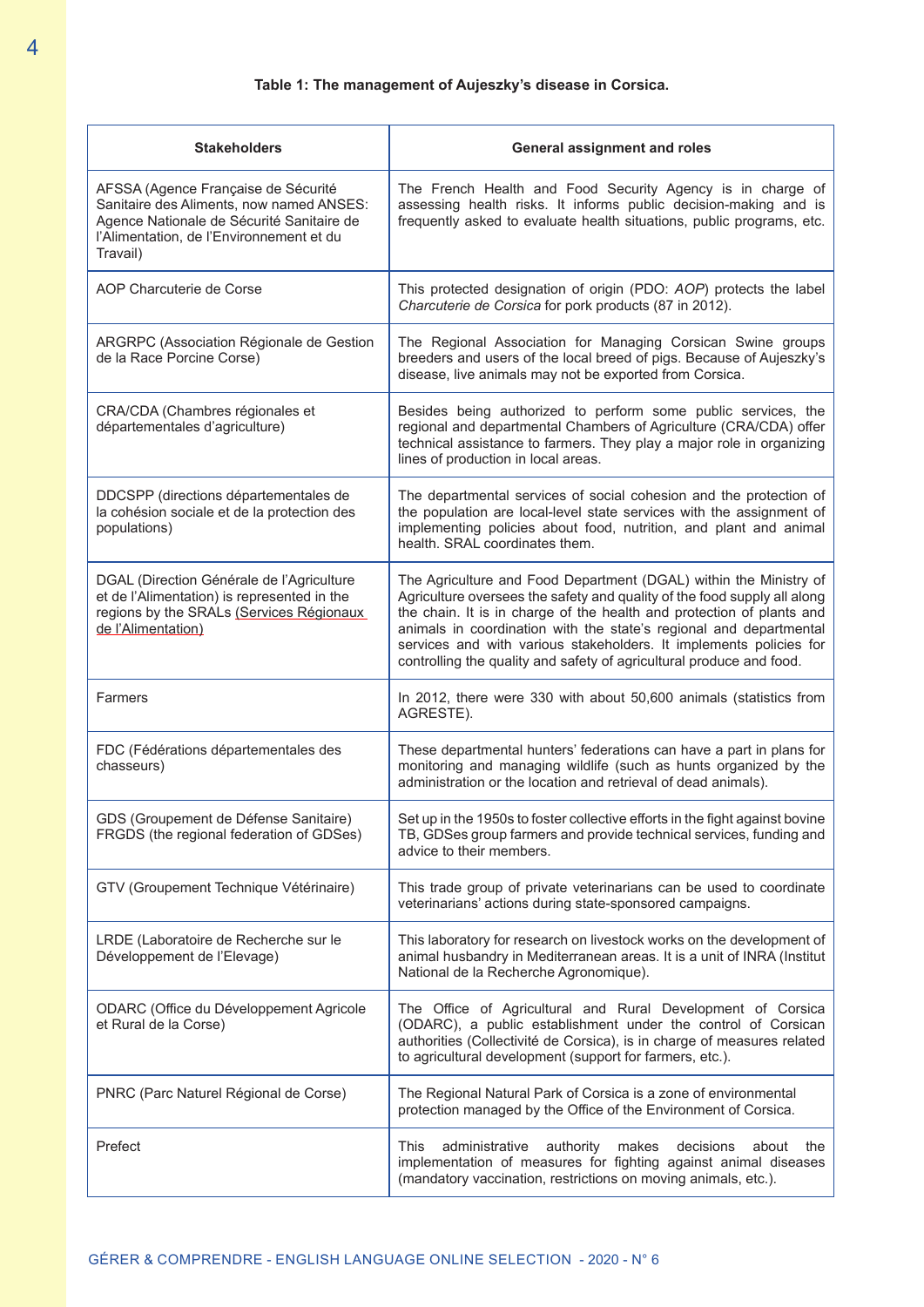## **Methodology of this research-intervention on a problem in public management**

According to Amblard et al. (2018, p. 240), researchintervention is an approach for detecting problems in developing a collective action in local areas, for "enabling the emergence and development of collective action, […] ensuring the adherence of stakeholders and legitimating those who participate, [...] accompanying, foreseeing and pondering the effects of the action on local areas". Research-intervention helps explain how a situation to be managed emerged; it traces the process of the "invention of the manageable", which plays out in an interorganizational context (BARBIER 1998). In the case of managing a regulated pathology (thus in a heavily constrained situation), research-intervention turns out to be quite pertinent for a systemic analysis, which stakeholders themselves would probably have difficulty making given their partial view of the situation (AGGERI 2016). In the case of pig farming in Corsica, research-intervention seemed to offer an appropriate methodology for handling the question of the relations between, on the one hand, the overhaul of the procedures for managing a complicated public problem with uncertain bounds and a mix of human and nonhuman actors, and, on the other hand, the processes for reinventing the situation to be managed and the structural effects of this reinvention on stakeholders' "logics of action", interests and enrollment (CALLON 1986).

Our data have come out of the three phases of this research-intervention conducted between 2015 and 2017:

PHASE 1: A series of semidirective interviews with various actors concerned with the "Aujeszky disease situation in Corsica". One objective was to detect the themes to be discussed during workshops. Data was collected from 29 interviews with: 2 veterinarians, 21 farmers, 3 heads

of state services, 2 persons from GDSes and 1 person from the departmental laboratory.

- Phase 2: Three workshops were organized in 2015 as focus groups. These "workshops of deconstruction" took the form of open discussions about themes identified during the first phase: *1)* a review of the failure of previous programs (*e.g.*, Why did some pig farmers drop out of the previous plan?); *2)* the coordination of vaccination operations on the island (*e.g.*, Which animals were to be vaccinated?); *3)* the protection of pigs from being infected by neighboring herds or wildlife (*e.g.*, Should wild boars be vaccinated?). The objective of these workshops was to "deconstruct" the Aujeszky disease situation and bring the work group to agree on the difficulties to be overcome and to propose and discuss potential solutions for each problem defined.
- PHASE 3: Three so-called "co-construction workshops" were organized in 2016 on the basis of the researchers' report. Participants were led to formalize the operations to be planned and to make them fit into a set of arrangements (each arrangement having been described: operators, tools, techniques, regulations, etc.).

At the start of each workshop, researchers presented the conclusions from the previous workshops (as a function of the themes to be discussed). These reports led to the production of "artefacts" (*e.g.*, tree diagrams or mental maps) for discussing and validating the conclusions. This procedure, based on a heterogeneous group (Table 2), was designed and analyzed by an engineer in managerial sciences<sup>(3)</sup> and a researcher in zootechnics, who were facilitators during the meetings.

(3) Including one of the authors of this article, who made the project postmortem.

| <b>Type</b>             | <b>Description</b>                                            | <b>Number</b> |
|-------------------------|---------------------------------------------------------------|---------------|
| State health services   | Head of SRAL, directors and technicians from the DDCSPPs      | 5             |
| <b>Farmers</b>          | From various regions, and with different sorts of livestock   | 5             |
| Veterinarians           | Private veterinarians                                         |               |
| GDS and FRGDS           | A veterinarian and technicians                                | 3             |
| Breeders' organizations | Syndicat d'AOP and ARGRPC                                     | 2             |
| ANSES (formerly AFSSA)  | A researcher specialized on Aujeszky's disease                |               |
| <b>INRA</b>             | Researchers and a technician specialized in the pork industry | 3             |
| <b>Hunters</b>          | Members of local hunter associations.                         | 2             |
| <b>PNRC</b>             | A technician                                                  |               |

#### **Table 2: Type and number of participants in the co-construction of a new set of arrangements for fighting against Aujeszky's disease (2015-2017).**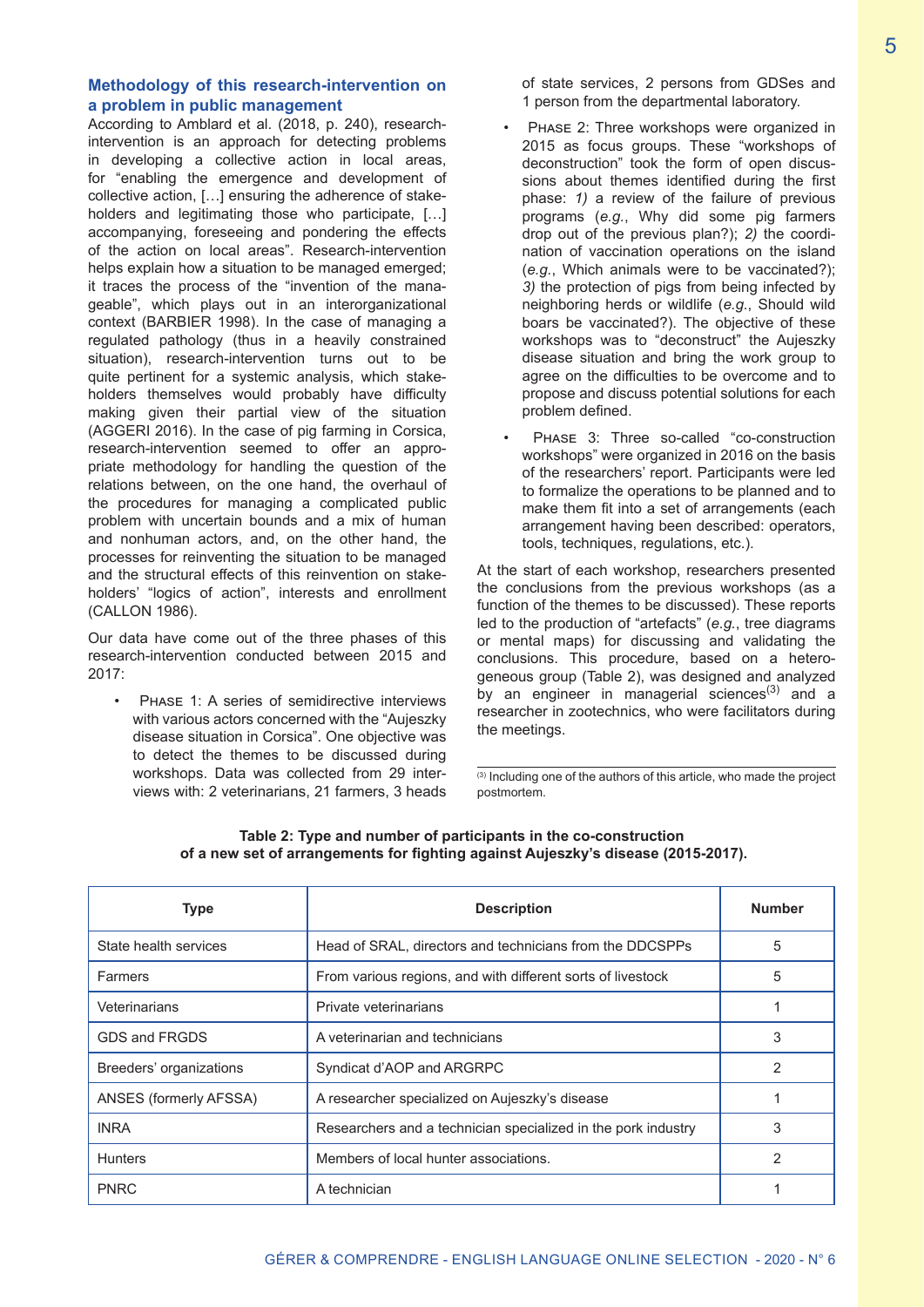The project postmortem used a qualitative methodology for placing the events that marked the researchintervention in a series and context, (BARBIER 1998). This method sheds light on agreements or disagreements, on arrangements as a set or as separate elements, on the relations or separations that were the driving force in the phenomenon under study. This retrospective analysis enabled us to formalize our findings in a report that listed the failures of previous strategies for managing the situation and described how the disease situation was being reinvented (problems, actors, places and times). It set in perspective the individual positioning of local actors and, at the end of this process, the formation of a group.

# Results: From stalemate to mobilization

The first discussions enabled the group to make a joint assessment of managerial failures in the past and formulate the general problems to be solved. These deconstruction workshops reinvented the situation to be managed, in particular as the group came to agree on the objective of disease management. The general problems thus identified were then honed. The objective aroused the participants' interest; and the rationalization of managerial actions on a new scale of operations (the "microregion" or local area) enabled stakeholders to position themselves in relation to each problem identified. Owing to this new scale, all operations could be made consistent; and a set of arrangements, formulated that would lead to the enrollment of all actors.

#### **The group's construction of the history of a semi-failure**

The first workshop (June 2015) served to construct a shared narrative about the history of the management of Aujeszky's disease in Corsica.

Once continental France was declared to be free of the disease in 2008, AFSSA issued an opinion against the pursuit of a mass vaccination strategy on the island owing to the conditions on pig farming there. Pigs roamed freely in the woodlands. Few farms had fences for separating and penning animals. Most farms were inadequately equipped and did not have the narrow runway for channeling the pigs for vaccination. Furthermore, official databases were faulty, since several small farmers raised pork pigs without filing declarations.

While accepting AFSSA's opinion, the DGAL, along with the FRGDS and SRAL (its representative), conducted an experimental plan between 2011 and 2014. Its objective was to "assess the impact of medical (vaccination) and health (confinement of breeder pigs) measures on changes in the prevalence of infection and the clinical signs of the disease". This plan consisted disease control techniques (such as vaccination) and assessments of their effectiveness (screening tests) and "performance" (weight gains, reproduction).

Discussions on the design and rollout of this experimental plan led to an explanation of this plan's mixed results. The group in the first workshop admitted that vaccination was effective. Screening for the virus indicated a decrease in seroprevalence from 31.1% in 2011 to 8.6%. Furthermore, several pig farms had been rid of the disease. However the group also agreed on the ultimately negative impact of other measures (blood testing and weighing of pigs), which were burdensome. A third of the initial participants dropped out of the experiment; twenty farmers remained in the plan out of the thirty at the start. Given the criteria for selecting participants in the experiment, only farms with breeder activities had been chosen. In effect, the persons in charge of the plan had tried to find the best equipped farms, which were, of course, not representative of the diversity of pig farming in Corsica. Another consequence of this was that participants were geographically scattered, whence organizational difficulties. During this threeyear plan, no meeting was held to discuss problems, adjust operations, etc. When problems cropped up on a farm, the GDS technician and farmer (or even the farmer alone) decided how to make adjustments. As a consequence, no data were collected about the results on farms; and the directors of this experimental plan were unable to demonstrate the benefits of vaccination to the whole pig industry.

This narrative brought to light that the experimental plan was intended to enroll both pig farmers (since it underscored the productivity benefits of vaccination) and health authorities (since it demonstrated that the vaccine worked and that professionals were mobilized). This twofold goal for enrollment was not reached however. As the DGAL observed, the plan did not have sufficient means for objectively demonstrating the benefits (this being evidence that pig farmers had lost interest in the experiment) and since many farmers dropped out (this being evidence that the profession in Corsica was not mobilized to fight against the disease). Discussions about the results of this experimental plan provided the first elements for formulating general problems: the major impediments were not technical (since vaccination had positive effects) but organizational.

This phase led to an agreement on the conclusions drawn from this workshop. Participants agreed to continue working in the group, even the farmers, who were not used to having a say in the drafting of arrangements.

#### **Reinventing the situation to be managed: Group agreement on the objective**

The next two workshops (summer 2015) deconstructed the Aujeszky disease situation through open discussions about the problems identified during the first workshop and interviews. Participants were placed on the same level during these discussions, even though the highly technical nature of some discussions left some of them out. All the themes identified were brought under discussion, namely: vaccination, surveillance, exchanges of animals, the steering and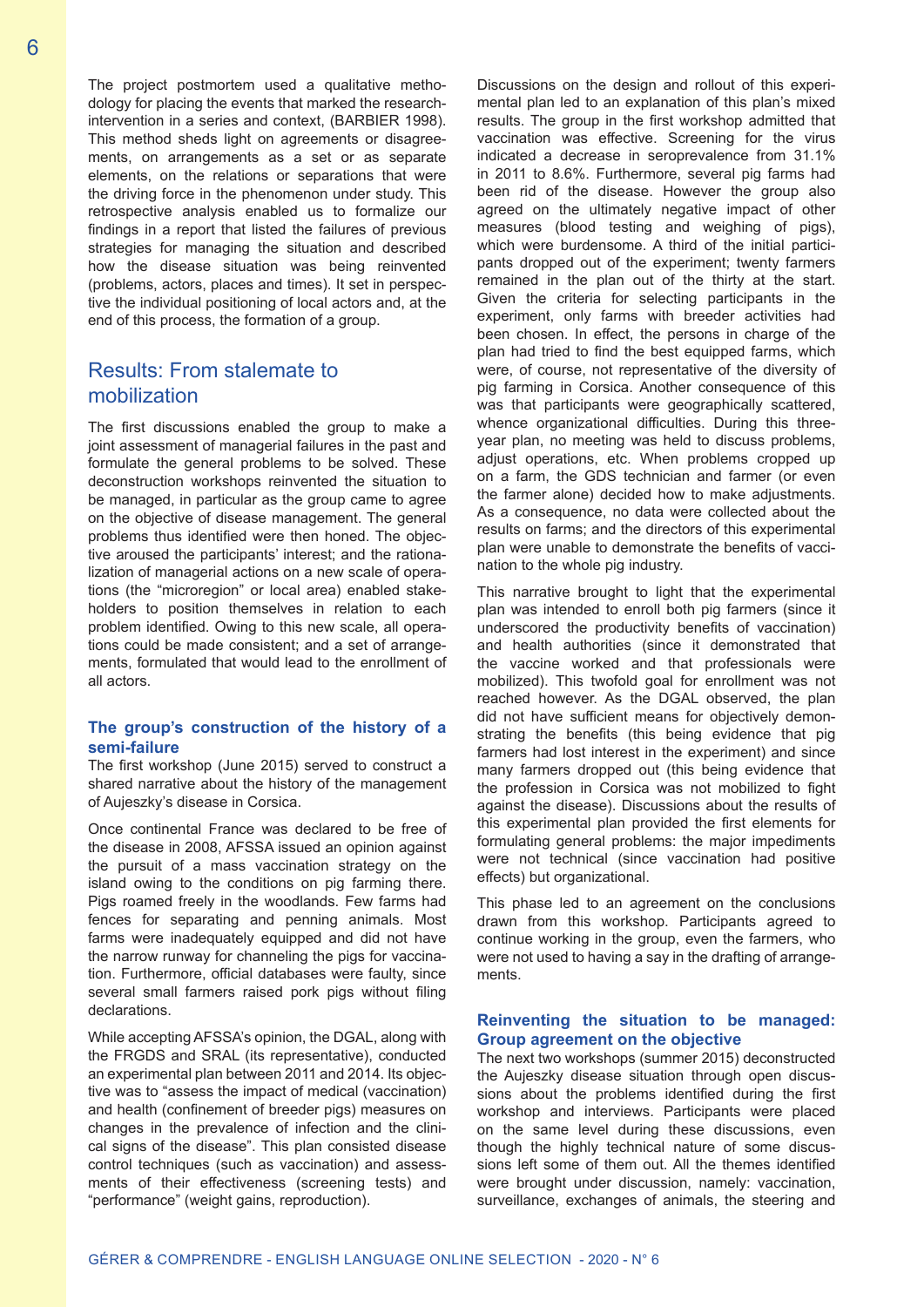organization of operations, awareness campaigns, and the implication of farmers, hunters and veterinarians. A count of interventions per participant and a description of the contents of these interventions have shown that farmers weighed in on questions about strategy and the group's organization. Their degree of participation was even higher than health authorities'.

Each theme was gradually broken down into subthemes, too numerous to be listed here. By way of illustration, several subthemes of vaccination emerged that were related to organizational problems, such as:

- Availability of the vaccine: regulations on imports (a regulatory problem), responsibility for vaccinating (veterinarians or health authorities, the problem of coordination) and funding (a financial problem);
- Vaccination on all pig farms: the need to "regularize" farmers who raised a few animals (a regulatory problem, the problem of collecting information for a database); an inadequate identification of farms; the insufficient geographical distribution of veterinarians (organizational problems); the lack of equipment (financial problem); the lack of technical control by certain operatives (problem of qualifications).

During these two workshops, solutions were formulated for each problem. This phase of working out problems with their solutions led to proposals about:

- problems that, seen as being peripheral to disease management, now became a center of attention, such as breeding practices. For example, sows in heat should not be left free to roam lest they attract boars or neighboring herds of swine that carry the virus.
- interconnected sets of problems that required coordinating the roles of several stakeholders (*e.g.*, identifying persons who owned but a few pigs, organizing veterinarians or authorizing farmers to administer the vaccine).
- new forms of action, such as the proposals: to vaccinate all pigs at the start and then (once the infection rate due to the virus had lowered sufficiently) only breeding pigs; to allow GDS technicians help veterinarians; and to take blood samples at slaughterhouses instead of on the farm (a simplification of the blood test protocol for monitoring the virus). Since the experimental plan had not quantified the benefits for farmers, another proposal was to rely on testimonial accounts from farmers (instead of trying to undertake a standard technical assessment).

The researchers who headed these workshops realized that the formulation of problems and solutions by the group would vary as a function of the objective set. No objective had been defined at the start (in order to avoid eliminating certain options). Several objectives were possible: eradication of the disease on Corsica; control and surveillance (not to eradicate but to monitor for clinical signs of the disease); or laissezfaire (each farmer managing the disease on his own). The nature of the problems changes as a function of the objective. If the goal is eradication, for example, the problems of geographical coverage and the organization of veterinarians become important, whereas they are peripheral in the case of laissez-faire.

Given the various problems to be discussed, the researchers oriented the third workshop toward the necessity of setting an objective. They suggested adopting a single common objective prior to any discussion. This would make it easier for the group to identify problems. Group discussions soon centered on the objective of eradication, and then focused on honing the problems and solutions related to it. Decisions were made; and options, eliminated. Besides making it easier to reach an agreement on the problems to be addressed, a common objective would enroll support as participants came to realize that the goal of eradication could take the form of other arrangements and another "way of doing things" than what had been done in the past.

### **From agreeing on the objective to agreeing on a modus operandi: The "microregion" as the scale for disease management**

Setting an objective deeply affected the interest shown by participants. State authorities came on board the new set of arrangements for coping with what was a "regulated category I disease" along with veterinarians and the GDS, each party with its own prerogatives (animal health and assistance to farmers) under this official classification.<sup>(4)</sup> Departmental laboratories, too, were interested (in having routine tests run in Corsica rather than on the continent), not to mention the participating farmers. While the cycle of workshops during the summer of 2015 led to defining problems and matching them with actions (vaccination and its followup, disease monitoring, herd protection, recruitment of farmers, steerage committees), how to see to it that these actions fit into a coherent set of arrangements involving quite different stakeholders?

During the fourth workshop, researchers drew participants' attention to a topic that had come up several times during previous discussions: conducting operations "region by region". It had even cropped up during the meeting in September 2014 that marked the cloture of the experimental plan. It meant rationalizing actions on a geographical scale that would be more feasible and effective for implementing them. This topic involved several points previously discussed during the workshops: the transmission of the disease (through contacts between animals, which led to the conclusion, as was stated in this workshop, that "if a farmer vaccinates, then his neighbors have to vaccinate too"); the difficulty of bringing farmers to attend meetings (organize meetings in villages, in a small committee, with farmers from the local area…); the diversity

<sup>(4)</sup> With regard to the goal of eradication of the disease, for example, a third party would have to certify vaccinations by an authorized veterinarian. This eliminated the option of allowing farmers to vaccinate.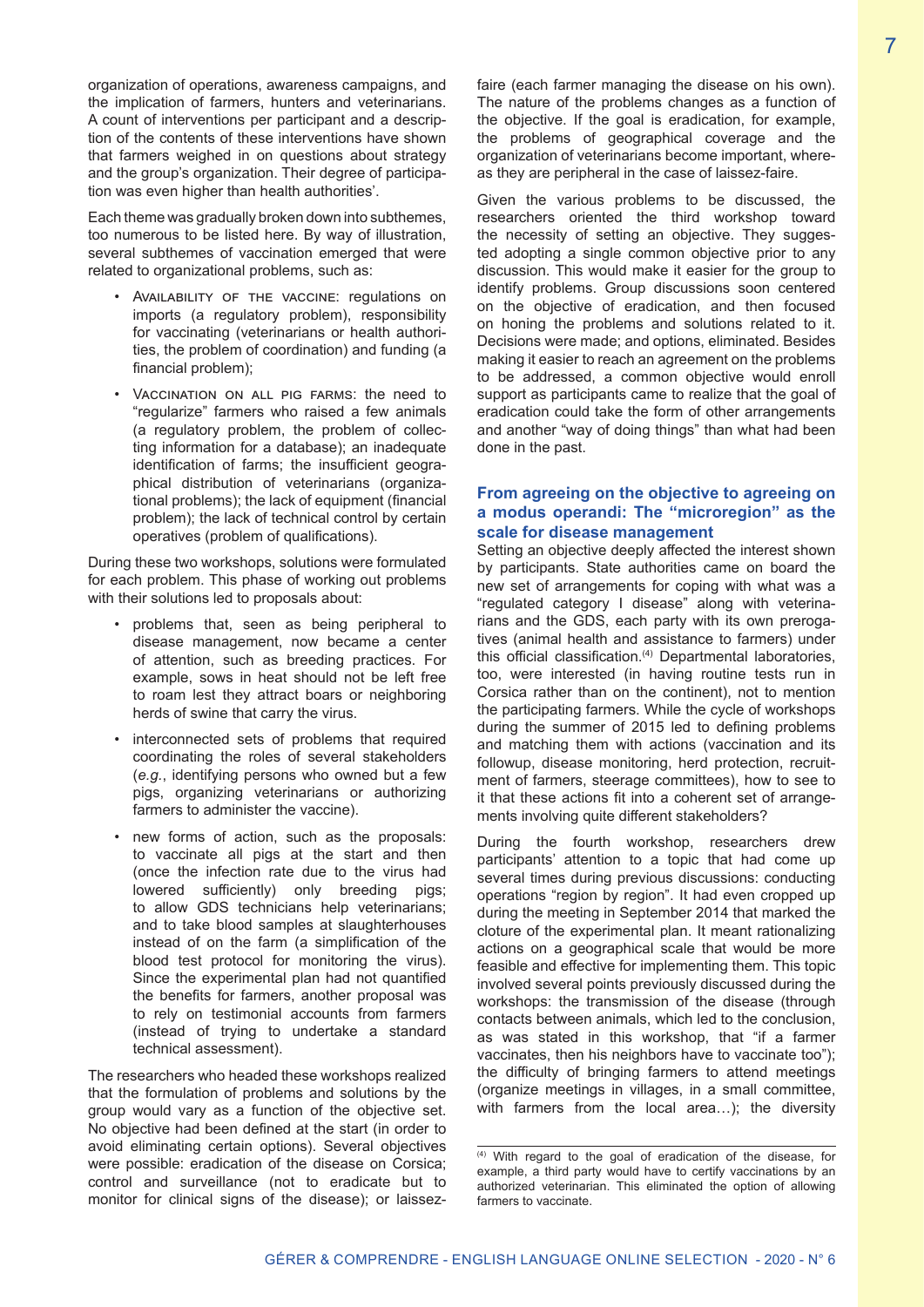#### **Table 3: Examples of how participants positioned their actions in relation to the scale of operations.**

| Scale:<br><b>Actions:</b>                                              | Corsica                                                                                                                                                                         | Microregion (or zone)                                                                                                                                                                                                                    | Farm                                                                                   |
|------------------------------------------------------------------------|---------------------------------------------------------------------------------------------------------------------------------------------------------------------------------|------------------------------------------------------------------------------------------------------------------------------------------------------------------------------------------------------------------------------------------|----------------------------------------------------------------------------------------|
| Vaccination                                                            | - Estimate the budget                                                                                                                                                           | - Vaccinate on farms zone<br>by zone with the goal of<br>vaccinating 80% of animals<br>in a zone                                                                                                                                         | - Vaccinate breeder or<br>pork pigs before they are<br>a year old                      |
| Monitor and control<br>vaccination                                     | — Test breeders at the<br>breeding station in Altiani                                                                                                                           |                                                                                                                                                                                                                                          | - Transmit information<br>to the local office                                          |
| Manage contacts<br>between herds, and<br>between herds and<br>wildlife | - Target genetics labs (AR-<br>GRPC and farmer education<br>high schools)<br>- Vaccinate animals on<br>breeder farms<br>- Certify herds that are free<br>of the disease         | - Technical support from<br>the GDS and chambers of<br>agriculture<br>- Test and control animal<br>movements in the zone<br>- A local plan for equipping<br>participating farms in<br>the zone with pens for<br>vaccination and breeding | - Run blood tests prior<br>to exchanges of animals<br>- Customize technical<br>support |
| Disease surveillance                                                   | — Have hunter associations<br>take blood samples from wild<br>boars<br>- Have slaughterhouses<br>draw blood samples<br>-Local laboratory<br>accreditation                       | - Target the blood samples<br>made by slaughterhouses<br>on animals coming from the<br>zone                                                                                                                                              | - Regularly run blood<br>tests using sampling<br>techniques                            |
| <b>Enroll stakeholders</b>                                             | — Awareness<br>campaigns conducted by<br>slaughterhouses and the<br>GDS<br>— Information circulated by<br>professional associations<br>$-$ Communication via the<br>local media | - Identify and count pig<br>farmers as well as the<br>owners of a few pigs<br>- Awareness efforts during<br>local meetings<br>- Enrollment of farmers<br>during local meetings                                                           |                                                                                        |
| Steerage                                                               | — Zoning Corsica<br>- A regional steering<br>committee                                                                                                                          | — The local steering<br>committee (farmers, hunters,<br>GDS, veterinarians, etc.)                                                                                                                                                        |                                                                                        |

of the types of livestock raised in the same valley (the need for all types of farms to be represented, a difficult feat on the scale of the whole island), etc. During this workshop, researchers proposed an exercise whereby participants positioned each action on the geographical scale that they deemed the most "appropriate" in terms of feasibility and effectiveness. Not only could each participant thus voice his interest with regard to the actions he deemed to be a priority (e.g., the priority for SRAL was a budget for vaccination), but also several major actions could be planned on the microregional scale (Table 3).

During this workshop, the group adopted the principle of gradual geographical coverage, microregion par microregion (each zone with its local steering committee). This marked a major difference with the previous strategies for conducting actions on the individual (in the experimental plan) or island (in the case of classical regulatory actions) scales.

#### **Enrollment by microregion**

During the fifth and sixth workshops, the process of enrollment took place through the exercises proposed by researchers from INRA. During these exercises, participants positioned themselves in relation to the actions to be included in the future set of arrangements for fighting against Aujeszky's disease. The positions thus staked out were sometimes classical (e.g., veterinarians proposed doing the work of vaccination) but, too, sometimes innovative.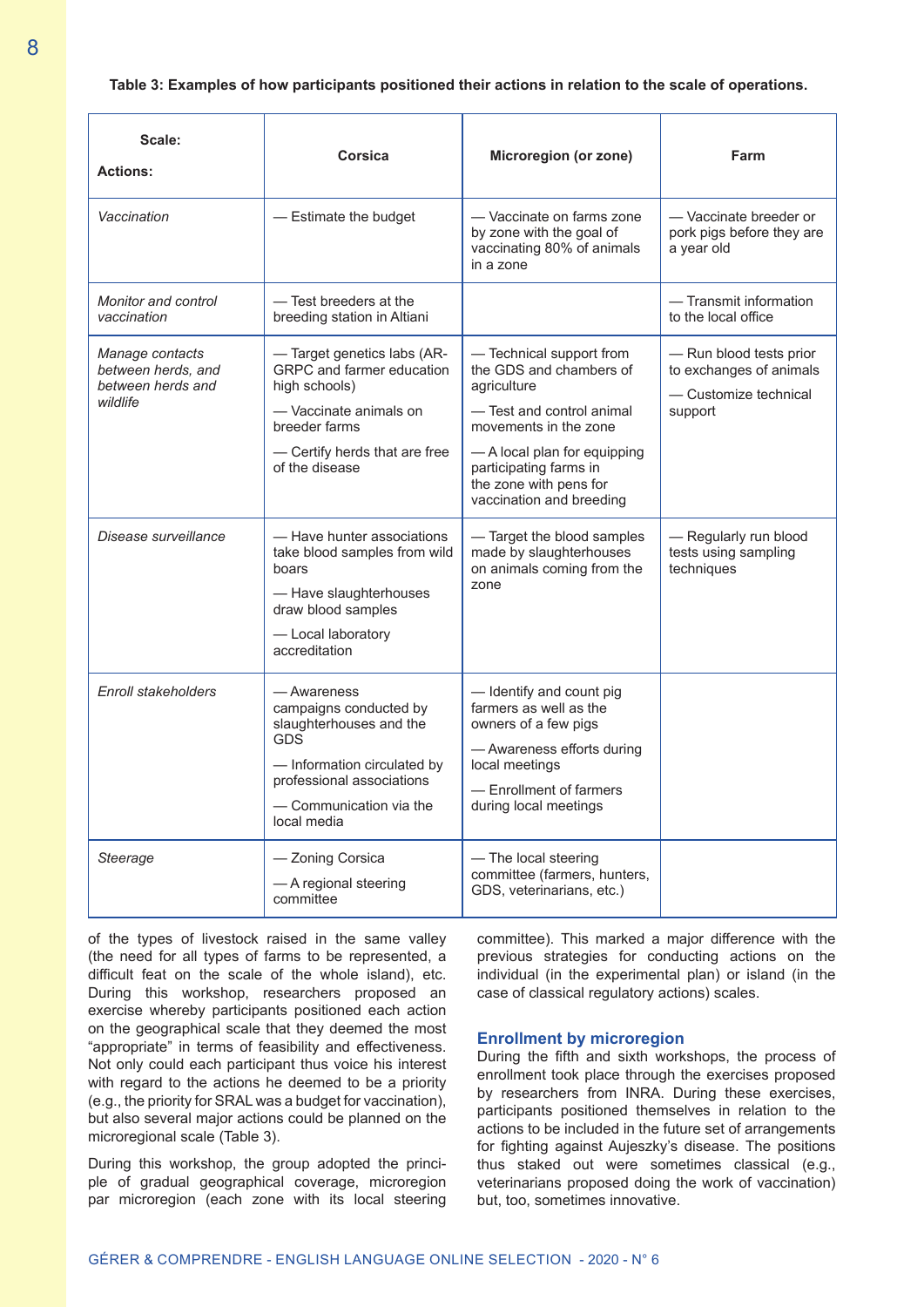In effect, farmers offered to take part in vaccination drives in their microregion ("We can lend a helping hand [to vets] at the neighbor's place"), in making an inventory of pig farms, and in awareness campaigns (at local meetings). Enrollment no longer involved an "objectification" of the "worth" of vaccination in terms of productivity gains for farmers or constraints. It now meant that the farmers participating in the program would share experiences with other farmers in their local area. The Regional Association for Managing Corsican Swine (ARGRPC) proposed drafting an animal disease control plan with all breeder farmers (or at least those commercially active in the microregion). The agricultural high school offered farmers the possibility of visiting its herd of swine and proposed screening animals for sale in order to avoid spreading the disease. GDS technicians and hunters offered to draw blood samples from wild boars killed as game in order to monitor the disease in wildlife. Finally, all participants said they were ready to take an active part in the regional steering committee (on the scale of Corsica) or local steering committees (in the microregions of zones).

The interest shown by participants was, it is worth noting, sustained up to the final validation of the principles for the actions to be conducted. For instance, the principle of conditionality enabled the DGAL to reduce financial risks (since vaccine doses would be ordered only if enough farmers in a microregion had signed up for them). Another example: the organization of awareness meetings made it possible for the DDCSPP, veterinarians and GDS to win pig farmers back over on animal health issues that were broader than Aujeszky's disease alone.(5)

A final point: the procedure used by INRA modified the status of actors. INRA itself was no longer an observer but a pivotal player. Although state services retrained the power to make the final decision, they were participants like the others; and this drew them closer to farmers, in particular. Farmers and veterinarians, instead of just applying decisions, became involved, along with others, in decision-making itself. Technicians from various organizations were implicated, as were elected officials. Participants in the INRA procedure gradually staked out positions in relation to what would be the new situation (Table 4), but without being sure that this process would play out in full. Nonetheless, participation was stable throughout this long process (and no participant dropped out) — despite the criticisms voiced and the controversies that broke out during workshops.(6)

During the meeting for reporting the new set of arrangements to the FRGDS executive board in July 2017, the group advocated this new approach to managing Aujeszky's disease: "*We have to try it.*" "*It's a new approach.*" "*It might make the profession aware of health problems and organize to handle them.*" Such declarations reflect the enrollment of actors who wanted to pursue the fight against the disease and accepted the possibility of an approach that was not classical.

# Discussion: Reinventing the situation to be managed and changing its geographical scale

The rationalization of managerial actions on a geographical scale was meaningful to stakeholders. This key factor for enrolling them in the program can be helpful for thinking about how to apply the "new health governance" locally.

## **The scale suitable for managerial actions**

During this process, the situation to be managed evolved (GIRIN 1990). The participants (e.g., farmers concerned by the decisions) were different from those who took part in previous programs. The actions to be undertaken had new properties (methods for administering the vaccine, operations adapted by type of farm). The scope in terms of place (microregions) and time (advancing step by step) was altered. The task of assessment was now an activity distributed among state authorities, farmers, etc. In cases of uncertainty, a survey was carried out to gradually reduce the uncertainty by focusing on what was manageable. The situation to be managed was thus reinvented, in particular through intense activity for making sense (JOURNÉ & RAULET-CROSET 2008). In addition, our research-intervention produced knowledge about how to work out a compromise on the geographical scale of actions. The scale of the microregion of animal husbandry emerged in between farms and the whole island.

This compromise provided leverage for making the set of arrangements operational and enrolling participants. The changed scale in terms of space (actions in microregions) and time (microregion by micro region), thanks to what might be a "ratchet effect", stimulated the enrollment of actors, in particular the "recipients" of state interventions (namely the farmers and veterinarians supporting the new arrangements). To the best of our knowledge, no study has shown the change of geographical scale to be so important for stimulating enrollment in a group of heterogeneous persons, nor for revealing the outcome of the process of translation.

By redefining the situation to be managed, this approach enabled the group to move from a stalemate, in which health authorities claimed that Aujeszky's disease was unmanageable in Corsica (AFSSA 2009), to a situation where eradication became, once again, a possibility owing to this "reinvention" and reorganization of the situation to be managed, the main element therein being the zoning to define microregions. While attention

<sup>(5)</sup> Other pathologies than Aujeszky's disease afflict pig farms in Corsica, namely: trichinosis, bovine TB, swine influenza and African swine fever (which is present in Sardinia). The decision was made that awareness meetings should not discuss Aujeszky's disease alone, lest farmers lose interest. Besides, pig farming is not closely monitored with regard to animal health. There are few qualified veterinarians; and farmers do not tend to call a vet in case of problems. Calba *et al.* (2015) have studied this situation with regard to the confidence that farmers have in the system for monitoring African swine fever in Corsica.

<sup>(6)</sup> An example from the second workshop: a farmer declared, "I prefer giving shots to my pigs. Veterinarians in Corsica don't know how to do it."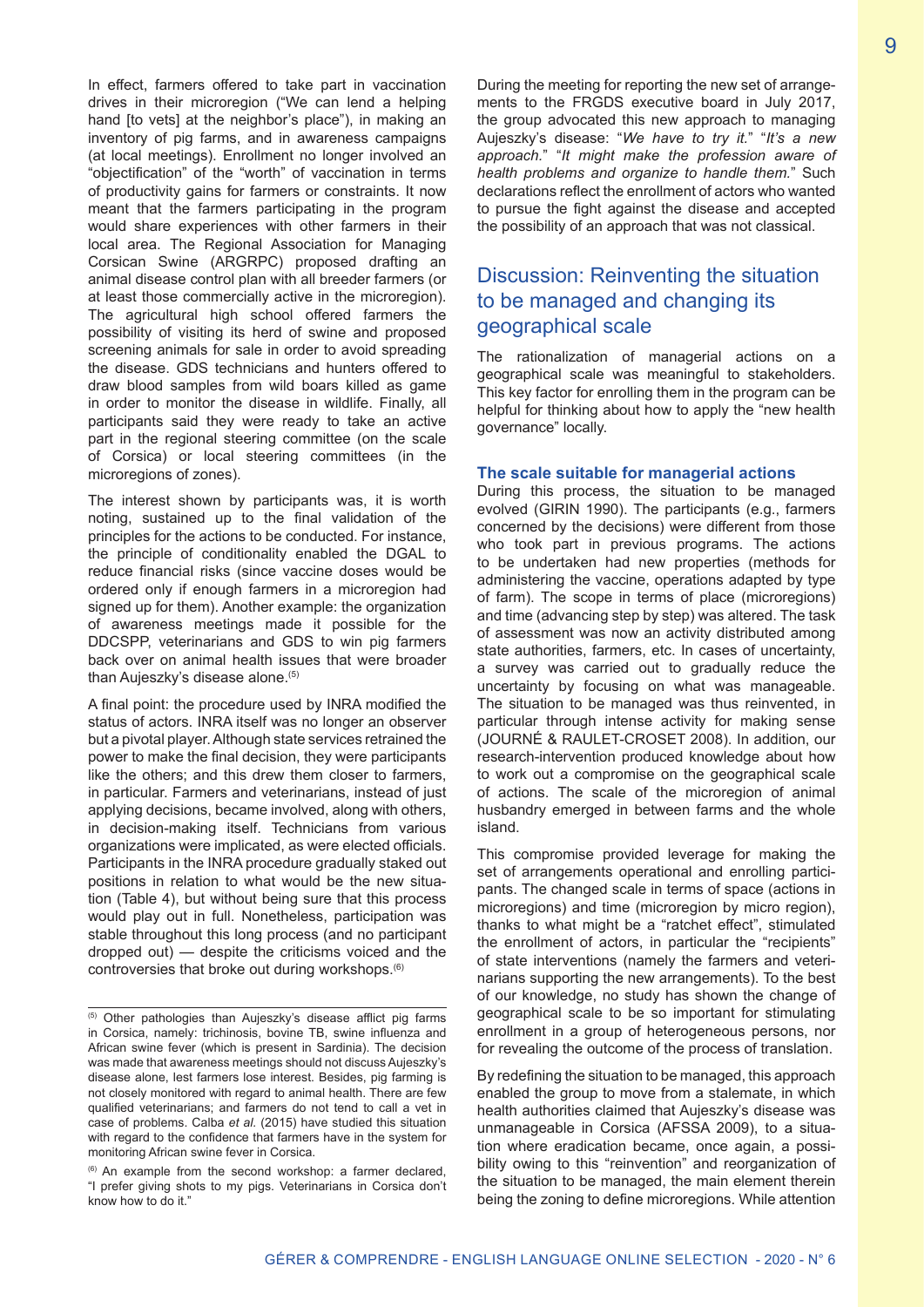# **Table 4: Excerpts from the workshops**

|                                                          | <b>Construction of</b><br>the history of a<br>semi-failure                                                                                                           | <b>Reinventing the situation</b><br>to be managed:<br>group agreement on the<br>objective                                                                                                                   | The microregion as the scale for<br>management                                                                                                                                                                                                                                                                                                                                    | The enrollment of actors<br>on the microregional<br>scale                                                                                                                                                                                                    |
|----------------------------------------------------------|----------------------------------------------------------------------------------------------------------------------------------------------------------------------|-------------------------------------------------------------------------------------------------------------------------------------------------------------------------------------------------------------|-----------------------------------------------------------------------------------------------------------------------------------------------------------------------------------------------------------------------------------------------------------------------------------------------------------------------------------------------------------------------------------|--------------------------------------------------------------------------------------------------------------------------------------------------------------------------------------------------------------------------------------------------------------|
| Workshop 1<br>(11/6/2015)                                | $-$ "From the<br>DGAL's viewpoint<br>[] they see that<br>half the farmers<br>dropped out<br>during the plan,<br>and they're going<br>call it a failure"<br>(DDCSPP). | - "There's a problem with<br>the farmers' group and its<br>representation"<br>(a farmer).                                                                                                                   |                                                                                                                                                                                                                                                                                                                                                                                   |                                                                                                                                                                                                                                                              |
| Workshop 2<br>(10/7/2015)                                |                                                                                                                                                                      | - "If the objective is<br>eradication, then all<br>animals have to be<br>vaccinated from the start.<br>If we try to control the<br>disease, we can vaccinate<br>breeders alone" (INRA<br>technician).       | - "If a farmer vaccinates, then<br>his neighbors have to vaccinate<br>too" (veterinarian).<br>- "Me, I can vaccinate, but I<br>know there're pigs from owners<br>who aren't declared there where<br>my pigs graze" (a farmer).                                                                                                                                                    |                                                                                                                                                                                                                                                              |
| Workshop 3<br>(10/8/2015)                                |                                                                                                                                                                      | - "The state will<br>financially back this<br>plan only if it aims at<br>eradication" (SRAL).<br>$-$ "If the aim is not to<br>eradicate the disease in<br>Corsica, I don't see why<br>we're here" (farmer). | - "We made the plan for farms"<br>to be geographically represented.<br>As a result, we were scattered<br>out. We were never able to<br>organize a meeting with all<br>farmers" (FRGDS).<br>- "The disease is transmitted by<br>contact, snout to snout or sexual.<br>We showed that animals from<br>different herds shared grazing<br>land - with wild boars" (INRA<br>engineer). |                                                                                                                                                                                                                                                              |
| Workshop 4<br>(27/4/2016)                                |                                                                                                                                                                      |                                                                                                                                                                                                             | - "We can go see our<br>neighbors, or even farmers<br>in other areas, to explain and<br>maybe even lend them a hand<br>during vaccination" (farmer).                                                                                                                                                                                                                              |                                                                                                                                                                                                                                                              |
| Workshop 5<br>(30/5/2016)                                |                                                                                                                                                                      |                                                                                                                                                                                                             | -"I think two out of my three<br>neighbors are ready to take part<br>if asked" (farmer).<br>- "If we have the means to<br>vaccinate by ourselves, if there's<br>no vet in the zone, we can make<br>do" (farmer).                                                                                                                                                                  | -"It's a new approach"<br>(SRAL).<br>- "We can make the<br>databases for the<br>microregions in each<br>department" (DDCSPP).<br>-"I can take part in the<br>local steering committee"<br>(several farmers).                                                 |
| Workshop 6<br>(28/7/2016)                                |                                                                                                                                                                      |                                                                                                                                                                                                             | - "Since we didn't manage to<br>have reliable data on production<br>gains during the plan, we can<br>take as basis, during local<br>meetings, the testimony from<br>farmers who completed the plan.<br>That might be more effective"<br>(FRGDS).                                                                                                                                  | - "We can propose visits<br>to our herd, and we can<br>do systematic screening"<br>(agricultural high school).                                                                                                                                               |
| Meeting for<br>presenting<br>the findings<br>(10/8/2017) |                                                                                                                                                                      |                                                                                                                                                                                                             | - "Awareness meetings<br>shouldn't be held in Corte.<br>Bastia or Ajaccio. You have to<br>bring together a few farmers<br>in the village reception hall<br>[] And there has to be a<br>maximum of us, to show that<br>it's a program supported by a<br>group of organizations and not<br>the program of the state, INRA or<br>FRGDS" (INRA engineer).                             | - "During microregional<br>meetings, Aujeszky's<br>disease has to be<br>connected with other pig<br>health problems in order<br>to really arouse farmers'<br>interests. And that might<br>lead everyone in the pork<br>industry to be attentive"<br>(FRGDS). |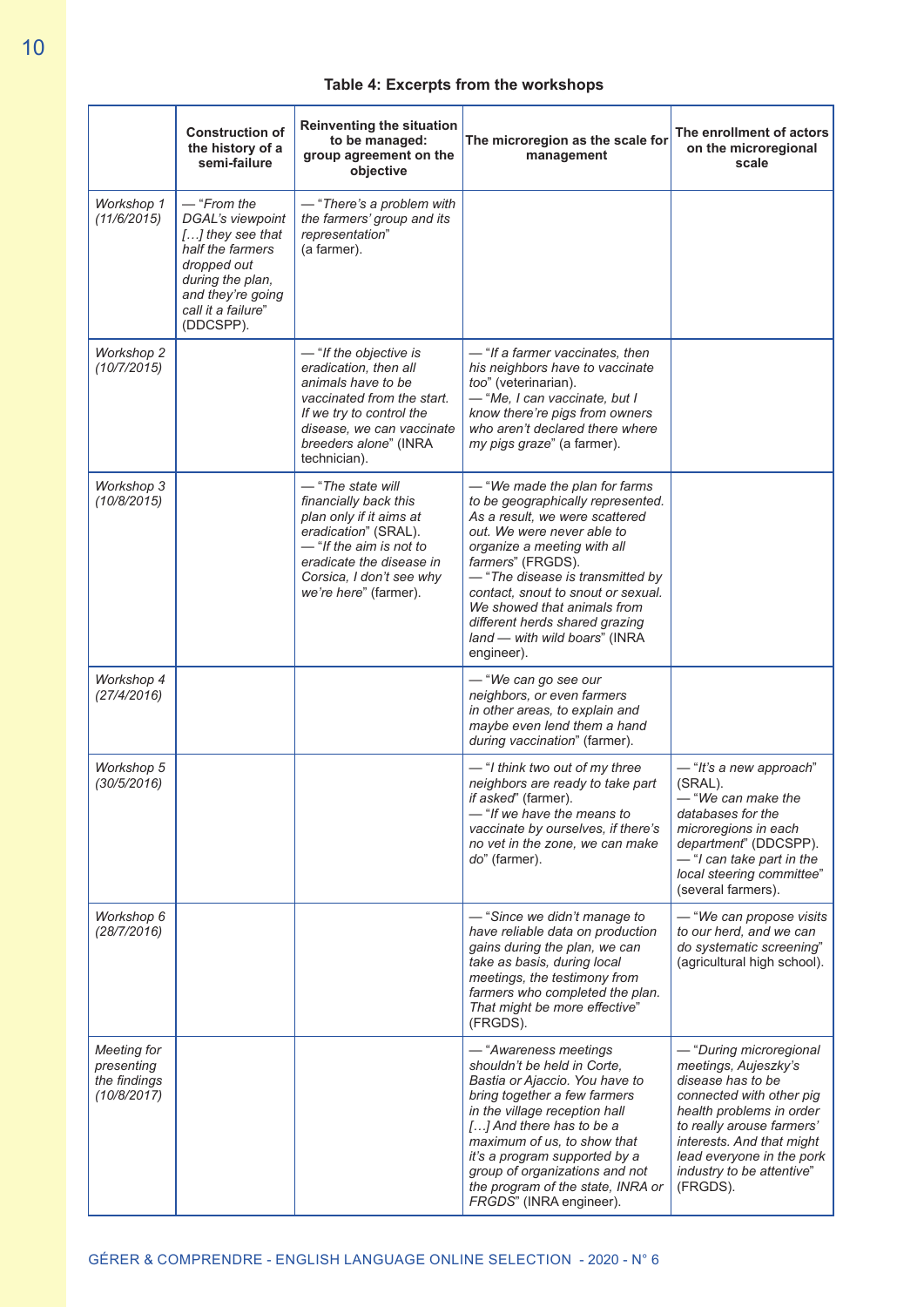has often been drawn to the relevance of small-scale operations for solving environmental or, more broadly, economic problems (respectively: WCED 1987, SCHUMACHER 1978), emphasis has also been laid on scale as a promising way to settle problems of governance and collective action through concepts such as "polycentric governance" (OSTROM 2010).

#### **Implications for the "new health governance"**

Beyond our case study, these findings shed light on the reasons why the previous managerial plans launched by health authorities had failed or not been up to par (BARBIER 2006, BRONNER et al. 2014). They provide food for thought about the adoption of a new health governance (GUÉRIAUX et al. 2012), a policy that expresses the French state's determination to "regionalize" decision-making and overhaul the health management system. In effect, this new governance provides for passing from a "health police logic", steered with classical public policy instruments in the regions (prefectoral orders, veterinarian health mandates, etc.) to a managerial logic based on collectively reinventing what is to be managed and on new modalities of public action: instruments (prefectoral orders, databases, assessment criteria, etc.), geography (microregions vs. administrative bounds), the time scale (for monitoring), the role of public agents in various operations (awareness campaigns and steering committees), the organization (microregional steering committees), and too the legitimation of local actors. With regard to this last point, the pig farmers who "headed networks" were representatives neither of the farms with the AOC label, nor of the local association of pork farmers, who are the legitimate contacts of the state in this Corsican industry.

By inquiring into the forms of interactions between public managers and local stakeholders, our research has shown how the situation to be managed is constructed on the basis of not just knowledge in epidemiology but also contextualized sociotechnical know-how. Although the set of proposed arrangements is yet to be tested, this approach has opened the way toward moving beyond a stalemate without any acceptable solution for managers. A few methods stand out for this bottom-up construction of a set of arrangements for managing health situations. In this construction, interactions between participants hinged on: the deconstruction of the previous arrangements (open exchanges), the feedback to participants (tree diagrams for problem-solving, the solutions imagined, open options) and then the enrollment of stakeholders in a process of "closure" around the operational choices made (STIRLING 2007): the choice of objectives, the definition of actions in relation to the geographical bounds of operations, the self-assignment of roles, collective validation, and so forth.

A final point: "classical" managerial methods rely on coordination between the public administration, veterinarians (with a health mandate) and the GDS (in a support role), all this in a vertical organization where veterinarians are the channel (and even beneficiary) of the sectoral policy for managing regulated diseases (BONNAUD & FORTANE 2018). Making animal health management operational thus mainly depends on the geographical distribution and operation of veterinary offices in relation to farms and herds. The new setup is proposing a more complicated coordination (the number and diversity of roles, distributed responsibilities, etc.). This is possible owing to the rationalization of managerial actions on the smallest scale, which has taken the concrete form of the local steering committees that bring together a much broader range of actors in decision-making.

## Conclusion

In a stalemate where classical managerial instruments did not work, we experimented with a participatory approach that enabled us to deconstruct the presumably unmanageable nature of the Aujeszky's disease situation in Corsica and to make new forms of management possible. Along with a group of diverse persons (who were often on opposite sides during animal health crises — farmers, hunters, veterinarians, public health services, etc.), we constructed a joint framework for, on the one hand, elucidating and sharing ideas about the failures of previous programs (in both their design and application) and, on the other hand, co-constructing an original strategy for a joint experiment. During this process, the reinvention of the situation to be managed (the Aujeszky's disease situation) helped us formalize a series of complex problems, some of them having been "overlooked" in "classical" managerial arrangements. For an operational handling of these problems, our approach brought to light a key point that strongly affected enrollment: the change of the geographical scale for working out the actions to be conducted. This result opens further perspectives for research while pointing out the managerial implications of arrangements for handling diseases. This, in turn, opens perspectives for reinventing the situation to be managed during crises or in disrupted socio-environmental systems.

Our study thus points out how the plasticity of the concept of a "situation to be managed" is of interest for tackling complex problems with many stakeholders in geographical areas where public managerial instruments are intensively tried out before being trusted. In a context where forms of public management are changing, our study has shown the interest of using a territory like Corsica as a testing place for an original means of management.